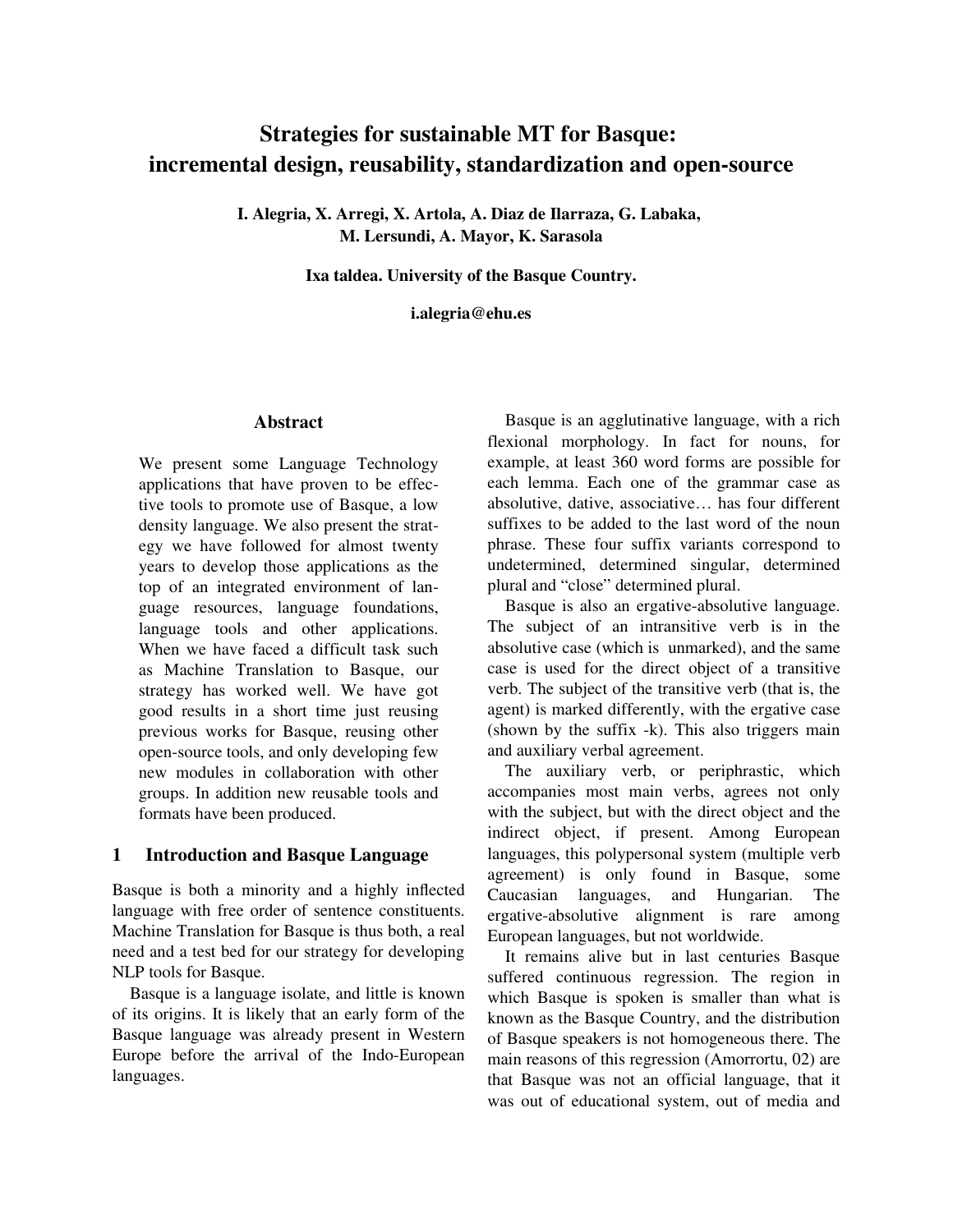out of industrial environments. Besides, the fact of being six different dialects made difficult the wide development of written Basque.

However, after 1980, some of those features changed and many citizens and some local governments promote recovering of Basque Language.

Today Basque holds co-official language status in the Basque regions of Spain: the full autonomous community of the Basque Country and some parts of Navarre. Basque has no official standing in the Northern Basque Country.

In the past Basque was associated with lack of education, stigmatized as uneducated, rural, or holding low economic and power resources. There is not such an association today, Basque speakers do not differ from Spanish or French monolinguals in any of these characteristics.

Standard Basque, called Batua (unified) in Basque, was defined by the Academy of Basque Language (Euskaltzaindia) in 1966. At present, the morphology is completely standardized, but the lexical standardization process is underway. Now this is the language model taught in most schools and used on some media and official papers published in Basque.

We are around 700,000 Basque speakers, around 25% of the total population of the Basque Country, and they are not evenly distributed. But still the use of Basque in industry and specially in Information and Communication Technology is not widespread. A language that seeks to survive in the modern information society has to be present also in such field and this requires language technology products. Basque as other minority languages has to make a great effort to face this challenge (Petek, 2000; Williams et al., 2001).

# 2 Strategy to develop HLT in Basque

IXA group is a research Group created in 1986 by 5 university lecturers in the computer science faculty of the University of the Basque Country with the aim of laying foundations for research and development of LNP software mainly for Basque. We wanted to face the challenge of adapting Basque to language technology.

Twenty one years later on, now IXA is a group composed by 28 computer scientists, 13 linguists and 2 research assistants. It works in cooperation with more than 7 companies from Basque Country and 5 from abroad; it has been involved in the birth of two new spin-off companies; and there are more than seven the products of language technology we have built.

In recent years, several private companies and technology centers of the Basque Country have begun to get interested and to invest in this area. At the same time, more agents have come to be aware of the fact that collaboration is essential to the development of language technologies for minority languages. One of the fruits of this collaboration were the  $HIZKING21$  project  $(2002-2005)$  and ANHITZ project (2006-2008). Both projects were accepted by the Government of the Basque Country in a new strategical research line called 'Language Infoengineering'.

At the very beginning, twenty years ago, our first goal was to create just a translation system for Spanish-Basque, but after some preliminary works we realized that instead of wasting our time in creating an ad hoc MT system with small accuracy, we had to invest our efforts in creating basic tools as a morphological analyzer/generator for Basque, that could be used later on to build not just a more robust MT system but also any other language application.

This thought was the seed to design our strategy to make progress in the adaptation of Basque to Language Technology. Basque language had to face up to the scarcity of the resources and tools that could make possible its development in Language Technology at a reasonable and competitive rate.

We presented an open proposal for making progress in Human Language Technology (Aduriz et al., 1998). Anyway, the steps proposed did not correspond exactly with those observed in the history of the processing of English, because the high capacity and computational power of new computers allowed facing problems in a different way.

Our strategy may be described in two points:

1) Need of standardization of resources to be useful in different researches, tools and applications

2) Need of incremental design and development of language foundations, tools, and applications in a parallel and coordinated way in order to get the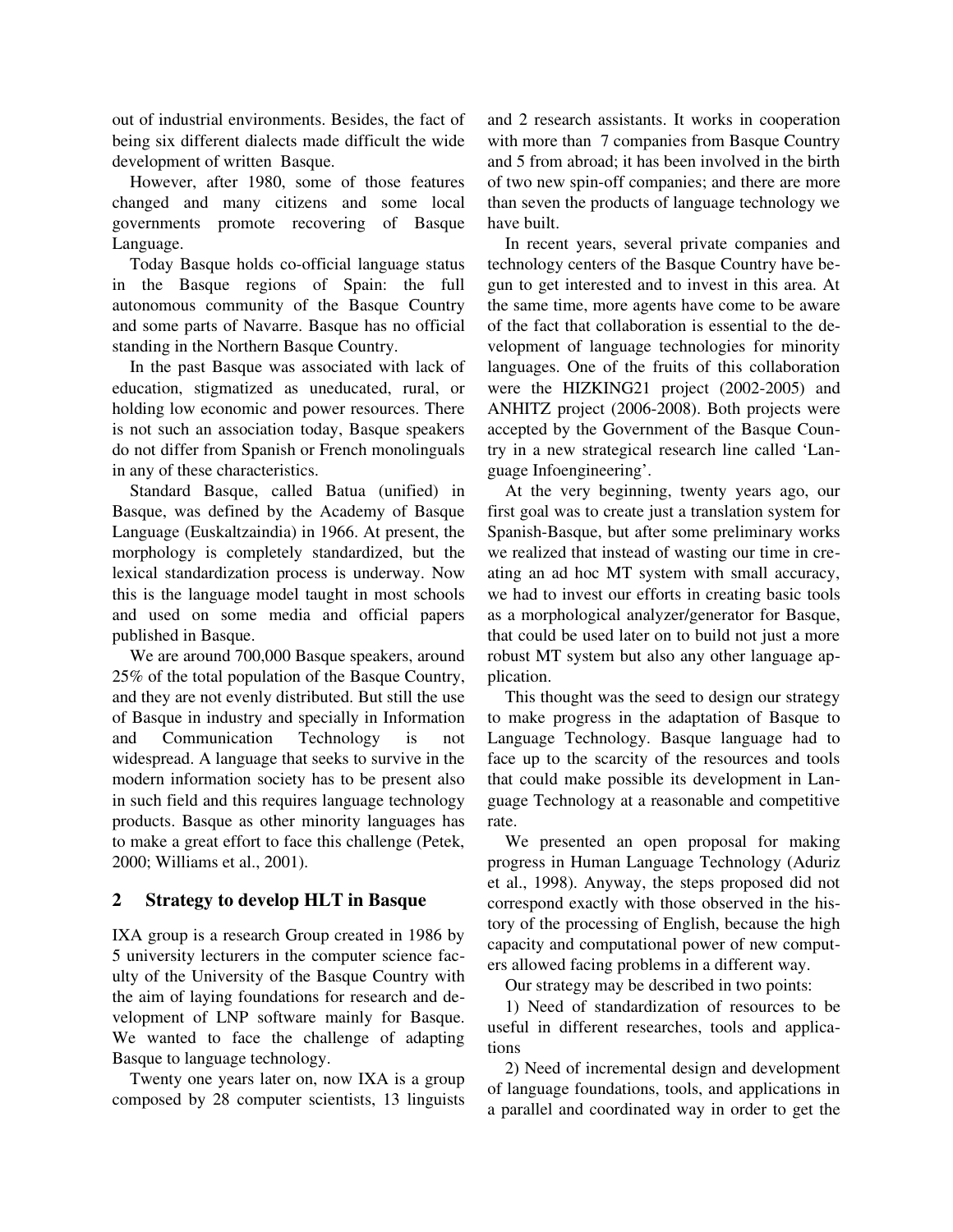best benefit from them. Language foundations and research are essential to create any tool or application; but in the same way tools and applications will be very helpful in the research and improvement of language foundations.

Following this, our steps on standardization of resources brought us to adopt TEI and XML standards and also to the definition of a methodology for stand-off corpus tagging based on TEI, feature structures and XML (Artola et al., 2005).

In the same way, taking as reference our experience in incremental design and development we propose four phases as a general strategy for language processing. These are the phases defined with the products to be developed in each of them.

- 1. Initial phase: *Foundations*. Corpus I (collection of raw text without any tagging mark). Lexical database I. (the first version could be a list of lemmas and affixes). Machine-readable dictionaries. Morphological description.
- 2. Second phase: *Basic tools and applications*. Statistical tools for the treatment of corpus. Morphological analyzer/generator. Lemmatizer/ tagger. Spelling checker and corrector (although in morphologically simple languages a word list could be enough). Speech processing at word level. Corpus II (word-forms are tagged with their part of speech and lemma). Lexical database II (lexical support for the construction of general applications, including part of speech and morphological information).
- 3. Third phase: *Advanced tools and applications*. An environment for tool integration. Web crawler. A traditional search machine that integrates lemmatization and language identification. Surface syntax. Corpus III (syntactically tagged text). Grammar and style checkers. Structured versions of dictionaries (they allow enhanced functionality not available for printed or raw electronic versions). Lexical database III (the previous version is enriched with multiword lexical units. Integration of dictionaries in text editors). Lexical-semantic knowledge base. Creation of a concept  $taxonomy$   $(e.g.:$ Wordnet). Word-sense disambiguation. Speech processing at sentence level. Basic Computer Aided Language Learning (CALL) systems

4. Fourth phase: *Multilingualism and general applications*. Information retrieval and extraction. Translation aids (integrated use of multiple online dictionaries, translation of noun phrases and simple sentences). Corpus IV (emantically tagged text after word-sense disambiguation). Dialog systems. Knowledge base on multilingual lexico-semantic relations and its applications.

We will complete this strategy with some suggestions about what shouldn't be done when working on the treatment of minority languages. a) Do not start developing applications if linguistic foundations are not defined previously; we recommend following the above given order: foundations, tools and applications. b) When a new system has to be planned, do not create ad hoc lexical or syntactic resources; you should design those resources in a way that they could be easily extended to full coverage and reusable by any other tool or application. c) If you complete a new resource or tool, do not keep it to yourself; there are many researchers working on English, but only a few on each minority language; thus, the few results should be public and shared for research purposes, for it is desirable to avoid needless and costly repetition of work.

# 3 Machine Translation for Basque

After years working on basic resources and tools we decided it was the time to face to the MT task (Hutchins and Somers, 1992). Our general strategy was more specifically for Machine Translation defined bearing in mind the next concepts:

- reusability of previous resources, specially lexical resources and morphology of Basque
- standardization and collaboration: at least using a more general framework in collaboration with other groups working in NLP
- open-source: This means that anyone having the necessary computational and linguistic skills will be able to adapt or enhance it to produce a new MT system, even for other pairs of related languages or other NLP applications.

The involved languages would be Basque, Spanish and English, because of the real necessity of translation in our environment.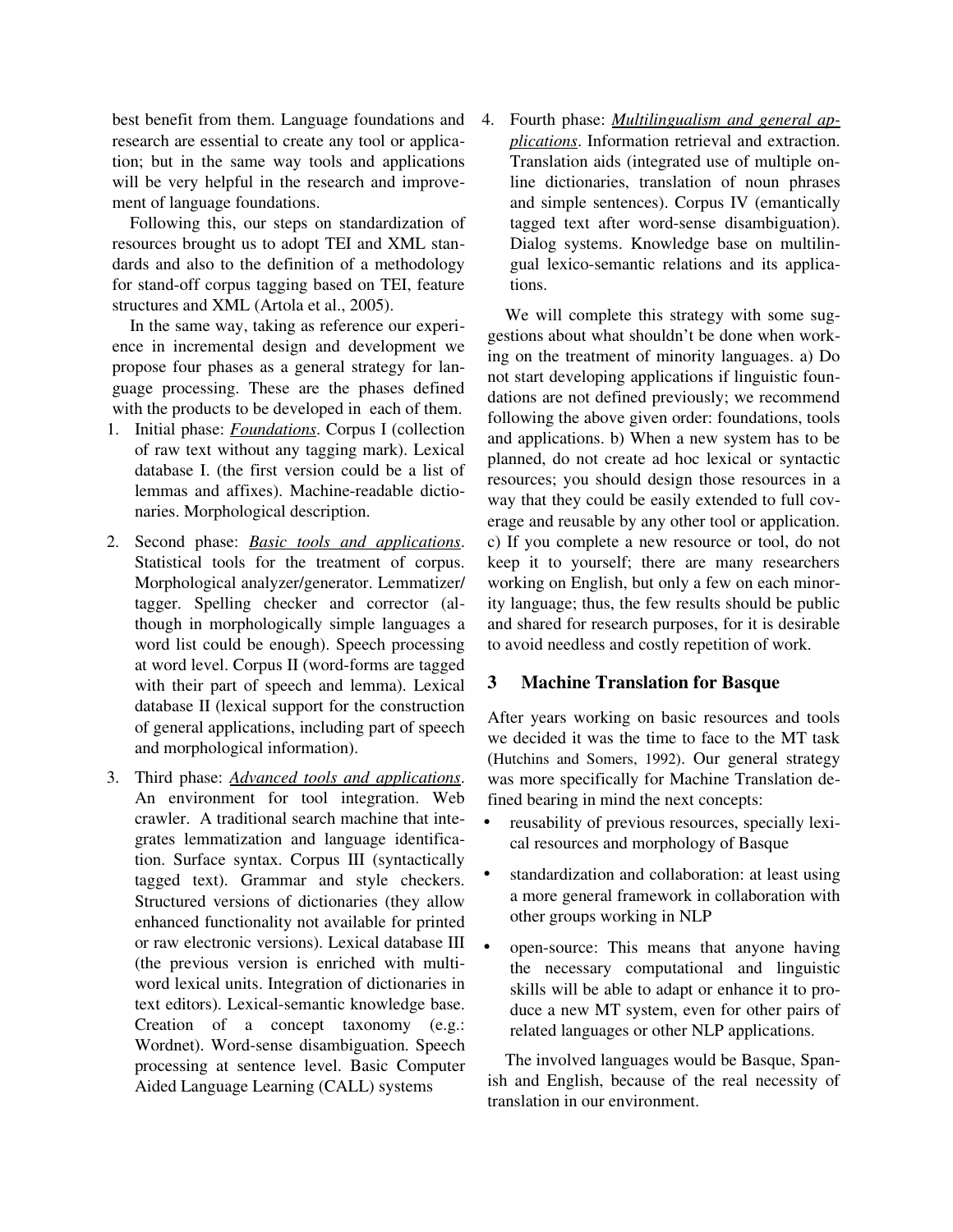Since the beginning we wanted to combine the two basic approaches for MT (rule-based and corpus-based) in order to build a hybrid system, because it is generally agreed that there are not enough corpora for a good corpus-based system in languages like Basque.

Data-driven Machine Translation (examplebased or statistical) is nowadays the most prevalent trend in Machine Translation research. Translation results obtained with this approach have now reached a high level of accuracy, especially when the target language is English. But these Data-driven MT systems base their knowledge on aligned bilingual corpora, and the accuracy of their output depends heavily on the quality and the size of these corpora. Large and reliable bilingual corpora are unavailable for many language pairs.

#### The rule based approach

First we present the main architecture and the proposed standards of an open source MT engine, which first implementation translates from Spanish into Basque using the traditional transfer model and based on shallow and dependency parsing.

The design and the programs are independent from the languages, so the software can be used for other projects in MT especially when lesser-used languages are used. Depending on the languages included in the adaptation it will be necessary to add, reorder and change some modules, but it will not be difficult because an unique XML format is used for the communication among all the modules.

The project has been integrated in the OpenTrad initiative (www.opentrad.com), a governmentfunded project shared among different universities and small companies, which also include MT engines for translation among the main languages in Spain. The main objective of this initiative is the construction of an open, reusable and interoperable framework.

In the OpenTrad project two different but coordinated designs have been carried out:

• A shallow-transfer machine translation engine for similar languages (Spanish, Catalan and Galician by the moment). The MT architecture uses finite-state transducers for lexical processing, hidden Markov models

for part-of-speech tagging, and finite-state based chunking for structural transfer. It is named Apertium and it can be downloaded from *apertium.sourceforge.net.* (Armentano-Oller et al., 2004)

A deeper-transfer engine for the Spanish-Basque pair. It is named Matxin (Alegria et al., 2007) and it is stored in *matxin.sourceforge.net* and it is a continuation of previous work in our group. In order to reuse resources in this Spanish-Basque system the analysis module for similar languages was not included in *Matxin*; another open source engine, *FreeLing* (Carreras et al., 2004)*,* was used here, of course, and its output had to be converted to the proposed interchange format.

Some of the components (modules, data formats and compilers) from the first architecture in Open-Trad were used in the second. Indeed, an important additional goal of this work was testing which modules from the first architecture could be integrated in deeper-transfer architectures for more difficult language pairs.

The transfer module is also based on three main objects in the translation process: words or nodes, chunks or phrases, and sentences.

- First, lexical transfer is carried out using a bilingual dictionary compiled into a finitestate transducer. We use the XML specification of Apertium engine.
- Then, structural transfer at the sentence level is applied, and some information is transferred from some chunks to others, and some chunks may disappear. Grammars based on regular expressions are used to specify these changes.For example, in the Spanish-Basque transfer, the person and number information of the object and the type of subordination are imported from other chunks to the chunk corresponding to the verb chain.
- Finally the structural transfer at the chunk level is carried out. This process can be quite simple (i.e. noun chains between Spanish and Basque) or more complex (i.e. verb chains in the same case).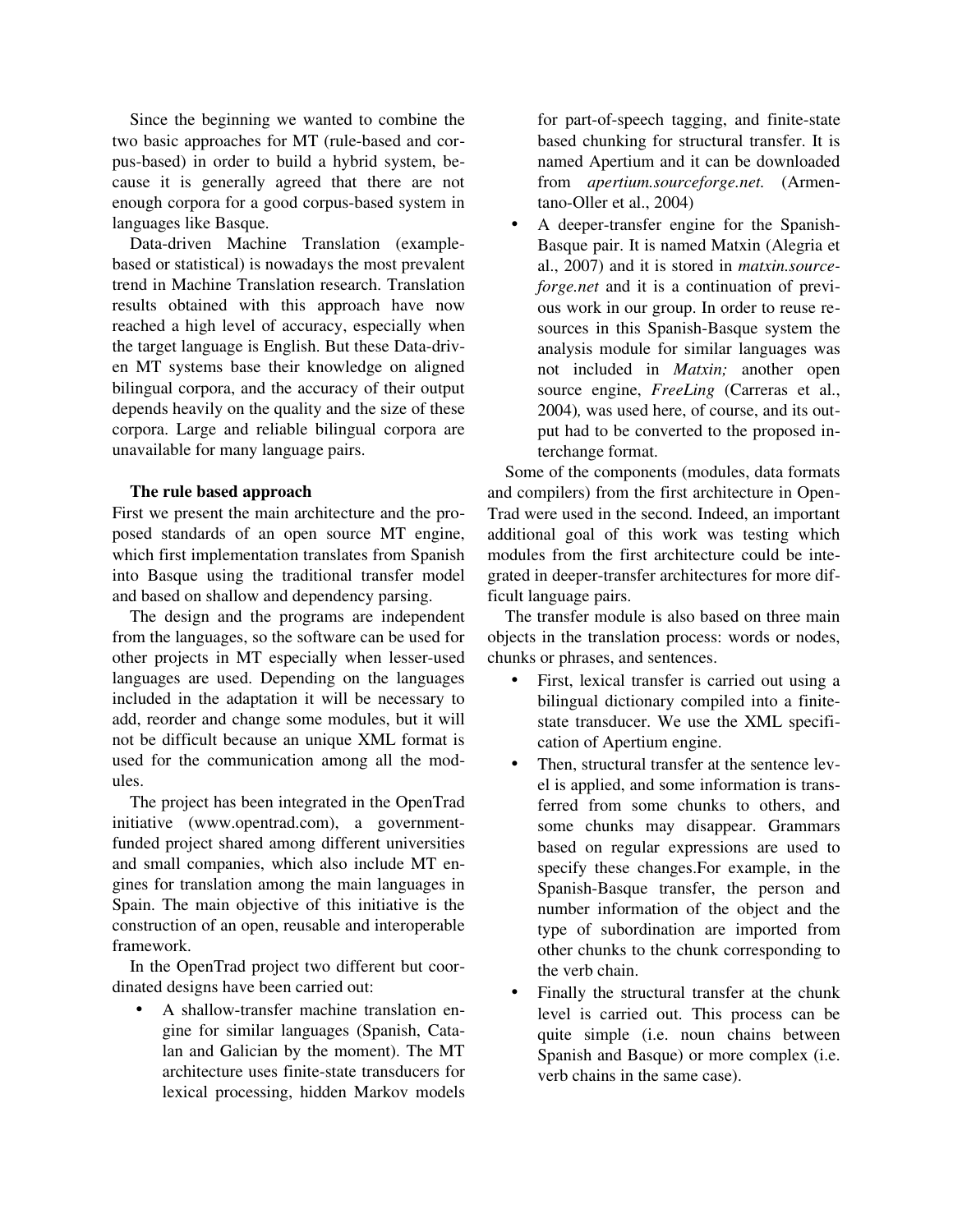The XML file coming from the transfer module is passed on the generation module.

- In the first step syntactic generation is performed in order to decide the order of chunks in the sentence and the order of words in the chunks. Several grammars are used for this purpose.
- Morphological generation is carried out in the last step. In the generation of Basque the main inflection is added to the last word in the chunk (in Basque: the declension case, the number and other features are assigned to the whole noun phrase at the end of the last word), but in verb chains additional words need morphological generation. A previous morphological analyzer/generator for Basque (Alegria et al., 1996) has been adapted and transformed to the format used in Apertium.

The results for the Spanish/Basque system using FreeLing and Matxin are promising. The quantitative evaluation uses the open source evaluation tool IQMT and figures are given using BLEU and NIST measures (Giménez et al., 2005).

# The corpus based approach

The corpus-based approach has been carried out in collaboration with the National Centre for Language Technology in Dublin.

The system exploits both EBMT and SMT techniques to extract a dataset of aligned chunks. We conducted Basque to English and Spanish to Basque translation experiments, evaluated on a large corpus (270, 000 sentence pairs).

Some tools have been reused for this purpose:

- GIZA++: For word/morpheme alignment we used the GIZA++ statistical word alignment toolkit, and following the "refined" method of (Och and Ney, 2003), extracted a set of high-quality word/morpheme alignments from the original unidirectional alignment sets. These along with the extracted chunk alignments were passed to the translation decoder.
- Pharaoh/Moses decoder: the decoder is also a hybrid system which integrates EBMT and SMT. It is capable of retrieving already translated sentences and also provides a

wrapper around the PHARAOH SMT decoder (Koehn, 2004).

• MaTrEx: The MATREX (Machine Translation Using Examples) system used in our experiments is a data-driven MT engine, built following an extremely modular design. It consists of a number of extendible and re-implementable modules (Way and Gough, 2005).

 For this engine, we reuse a toolkit to chunk the Basque sentences. After this processing stage, a sentence is treated as a sequence of morphemes, in which chunk boundaries are clearly visible. Morphemes denoting morphosyntactic features are replaced by conventional symbolic strings. After some adaptation, the chunks obtained in this manner are actually very comparable to the English chunks obtained with the marker-based chunker.

The experimental results have shown that our system significantly outperforms state-of-the-art approaches according to several common automatic evaluation metrics: WER, Bleu and PER (Stroppa et al., 2006; Labaka et al., 2007).

# 4 Conclusions

A language that seeks to survive in the modern information society requires language technology products. "Minority" languages have to do a great effort to face this challenge. Ixa group has been working since 1986 in adapting Basque to language technology, having developed several applications that are effective tools to promote the use of Basque. Now we are planning to define the BLARK for Basque (Krauwer, 2003).

From our experience we defend that research and development for a minority language should to be faced following this points: high standardization, and reusing language foundations, tools, and applications, and incremental design and development of them. We know that any HLT project related with a less privileged Language should follow those guidelines, but from our experience we know that in most cases they do not. We think that if Basque is now in an good position in HLT is because those guidelines have been applied even though when it was easier to define "toy" resources and tools useful to get good short term aca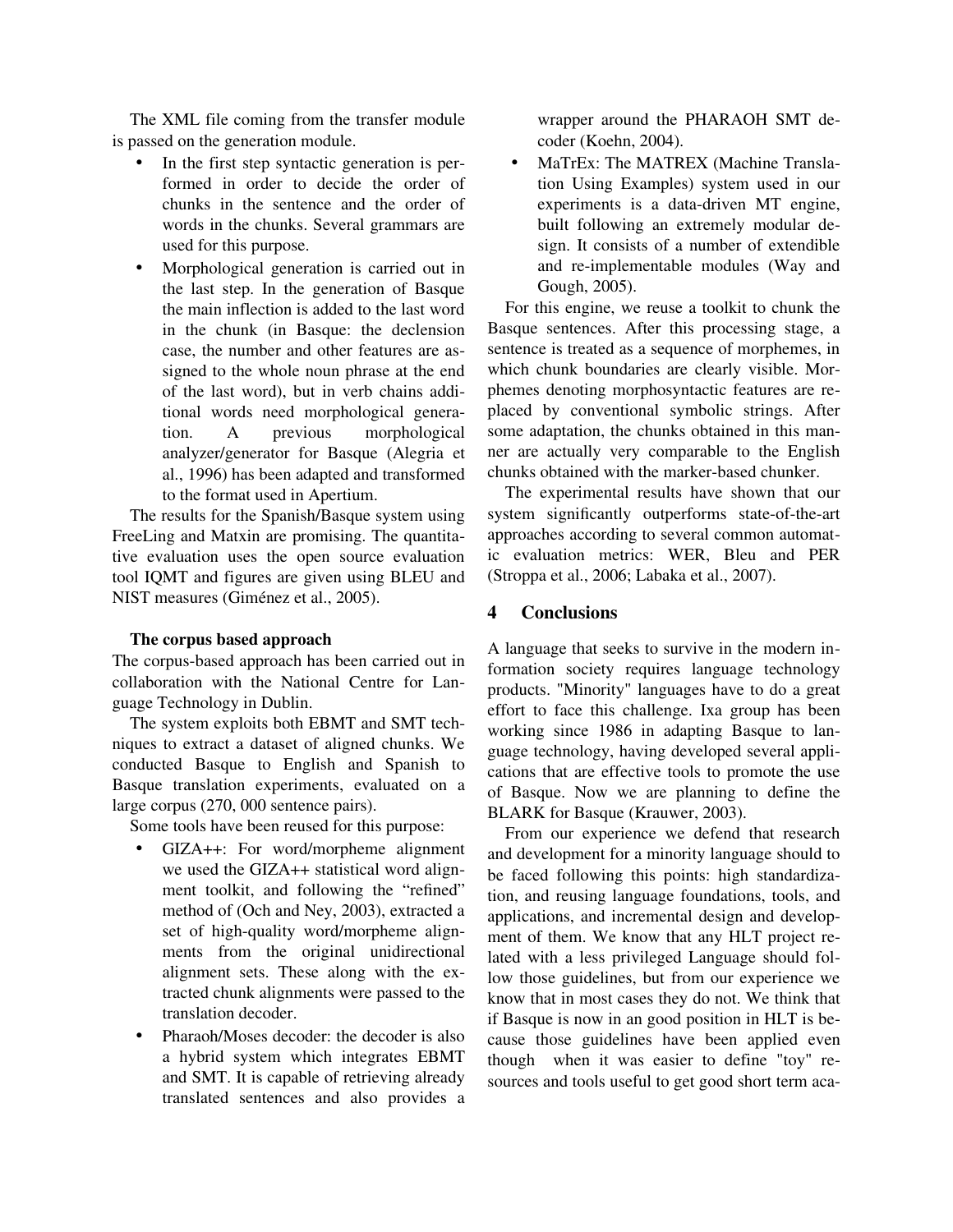demic results, but not reusable in future developments.

This strategy has been completely useful when we have created MT systems for Basque. Reusing of previous works for Basque (that were defined following XML and TEI standards), and reusing other open-source tools were the keys to get satisfactory results in a short time.

Two results produced in the MT track are publicly available:

- matxin.sourceforge.net for the free code for the es-eu RBMT system
- [www.opentrad.org](http://www.opentrad.org/) for the on-line demo

#### Acknowledgments

This work has been partially funded by the Spanish Ministry of Education and Science (OpenMT: Open Source Machine Translation using hybrid methods, $TIN2006-15307-C03-01$  and the Local Government of the Basque Country (AnHITZ 2006: Language Technologies for Multingual Interaction in Intelligent Environments., IE06-185). Andy Way, Declan Groves and Nicolas Stroppa from National Centre for Language Technology in Dublin are kindly acknowledged for providing their expertise on the Matrex system and the evaluation of the output.

# References

- I. Aduriz, E. Agirre, I. Aldezabal, I. Alegria, O. Ansa, X. Arregi, J. Arriola, X. Artola, A. Díaz de Ilarraza, N. Ezeiza, K.Gojenola, M. Maritxalar, M. Oronoz, K. Sarasola, A. Soroa, R. Urizar. 1998. A framework for the automatic processing of BasqueProceedings of Workshop on Lexical Resources for Minority Languages.
- I. Alegria, X. Artola, K. Sarasola. 1996.Automatic morphological analysis of Basque. *Literary & Linguistic Computing* Vol. 11, No. 4, 193-203. Oxford University Press. Oxford. 1996.
- I. Alegria, A. Díaz de Ilarraza, G. Labaka, M Lersundi, A. Mayor, K. Sarasola. 2007. Transfer-based MT from Spanish into Basque: reusability, standardization and open source. LNCS 4394. 374-384. Cicling 2007.
- E. Amorrortu. 2002. Bilingual Education in the Basque Country: Achievements and Challenges after Four

Decades of Acquisition Planning. *Journal of Iberian and Latin American Literary and Cultural Studies.*Volume 2 Number 2 (2002)

- C. Armentano-Oller, A. Corbí-Bellot, M. L. Forcada, M. Ginestí-Rosell, B. Bonev, S. Ortiz-Rojas, J. A. Pérez-Ortiz, G. Ramírez-Sánchez, F. Sánchez-Martínez, 2005. An open-source shallow-transfer machine translation toolbox: consequences of its release and availability. *Proceedings of OSMaTran: Open-Source Machine Translation workshop,* MT Summit X.
- X. Artola, A. Díaz de Ilarraza, N. Ezeiza, K. Gojenola, G. Labaka, A. Sologaistoa, A. Soroa. 2005. A framework for representing and managing linguistic annotations based on typed feature structures. RANLP.
- X. Carreras,, I. Chao, L. Padró and M. Padró. 2004. FreeLing: An open source Suite of Language Analyzers, in P*roceedings of the 4th International Conference on Language Resources and Evaluation* (LREC'04).
- J. Giménez, E. Amigó, C. Hori. 2005. Machine Translation Evaluation Inside QARLA. In *Proceedings of the International Workshop on Spoken Language Technology* (IWSLT'05)
- W. Hutchins and H. Somers. 1992. *An Introduction to Machine Translation.* Academic Press.
- P. Koehn. 2004. Pharaoh: A Beam Search Decoder for Phrase-Based Statistical Machine Translation Models. In Proceedings of AMTA-04, pages 115-124, Washington, District of Columbia.
- S. Krauwer. 2003. The Basic Language Resource Kit (BLARK) as the First Milestone for the Language Resources Roadmap. International Workshop Speech and Computer ,. 27-29 October 2003, Moscow, Russia.
- G. Labaka, N. Stroppa, A. Way, K. Sarasola 2007 Comparing Rule-Based and Data-Driven Approaches to Spanish-to-Basque Machine Translation MT-Summit XI, Copenhagen
- F. Och and H. Ney. 2003. A Systematic Comparison of Various Statistical Alignment Models. *Computational Linguistics,* 29(1):19–51.
- B. Petek. 2000. Funding for research into human language technologies for less prevalent languages, *Second International Conference on Language Resources and Evaluation* (LREC 2000). Athens, Greece.